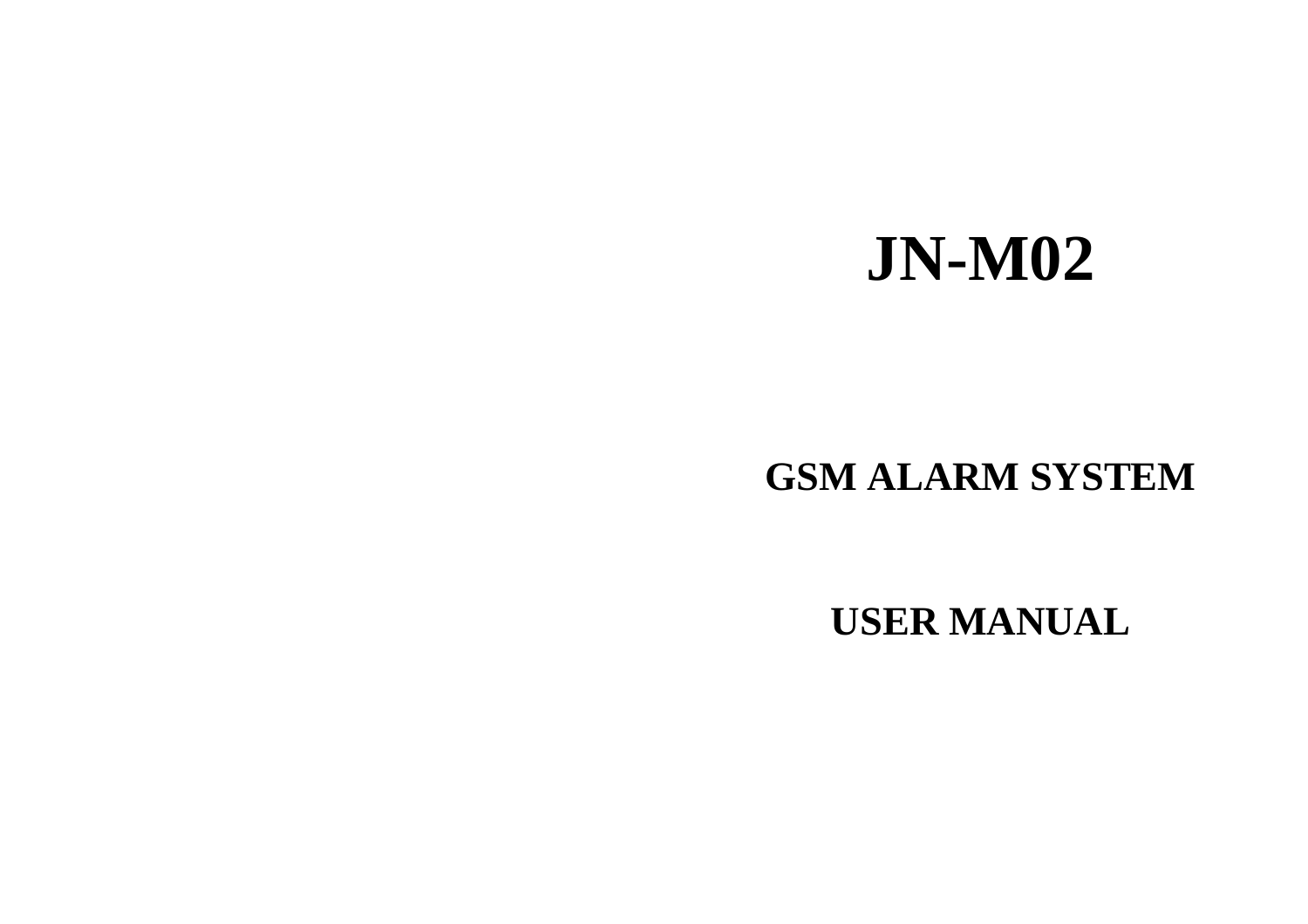7.3 How to delete all the devices that have been learnt

Press the " rear black key " of the JN-M02 receiver and hold it on up to 10 seconds, "bibibibi" is heard, then release the " rear black key ", all the memory is cleared.

## **Appendix: Operation Guideline**

By following steps, you can operate JN-M02 easily at your first try

- 1. Insert a valid SIM card into the alarm host. (Please see 2.2).
- 2. Make sure the power supply is connected; turn on the host power switch. (Please see 2.3).
- 3. Set the mobile phone/telephone numbers for SMS alarm and auto-dialing alarm. (For details, please see 3.1.2, 3.1.3, or 4.1, 4.2).
- 4. Set time of the alarm host (for details, please see 3.1.7 ).
- 5. Learn all devices into JN-M02. ( for details, see item 7.1, 7.2, 7.3 )
- 6. Set zone type (please see 3.1.6 for details.) if necessary.
- 8. Change zone's name according to your needing if necessary (Please see 4.6 for more details).
- 9. Change password of the alarm host. (Please see 3.1.4 and 4.4 for more details.). if necessary
- 10. Set time of arm/disarm according to your needing. (Please see 3.1.8 for more details) if necessary
- For specific operation, please read this manual carefully.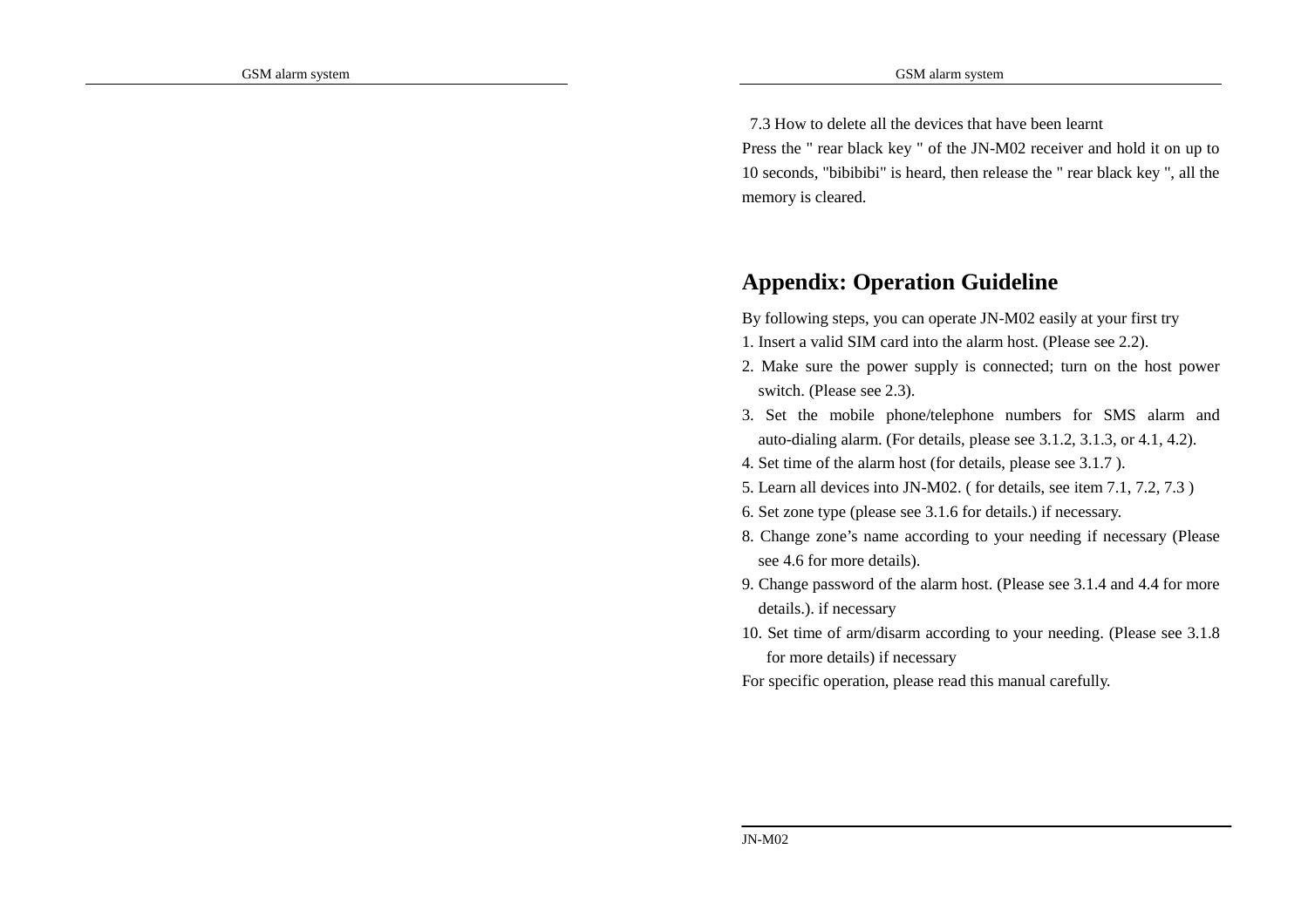## Ⅶ**. Learning operation**

7.1 How to learn a sensor/remote controller into JN-M02

Press the " rear black key " and hold it on, 3 seconds later, a beep tone is heard, release the "rear black key", the JN-M02 receiver is at learning mode, then let the JN-DCA/JN-SIB wireless infrared beam sensor send a RF signal, press tamper key and hold it on, then turn on the power switch to make a test RF sending, the JN-M02 sounds "di,di--" to show the new sensor has been learned into its memory successfully. Repeat above operation to make another RF sending for learning next sensor. After all devices have been learnt, press the " rear black key " to quit learning mode and 'di,di' will be heard Beep (di,di--)for successfully learning a new device;

Beep (didididi,didididi,didididi) for memory is full;

Up to 8 JN-DCA/JN-SIB sensors and 24 remote controllers can be learned into a JN-M02 receiver.

7.2 How to know which zone a sensor has been learned into

 Set JN-M02 receiver at learning mode (refer to item 7.1), for a learned sensor, just press and hold the temper switch, then switch on the JN-DCA/JN-SIB beam sensor, you will hear a different beep tone for each zone after "di,di--"

For zone 1------- one 0.3s long beep

- For zone 2------- two short beeps
- For zone 3------- three short beeps
- For zone 4------- four short beeps

For zone 5------- one 0.3s long beep + one short beep

For zone 6------- one 0.3s long beep + two short beeps

- For zone 7------- one 0.3s long beep + three short beeps
- For zone 8------- one 0.3s long beep + four short beeps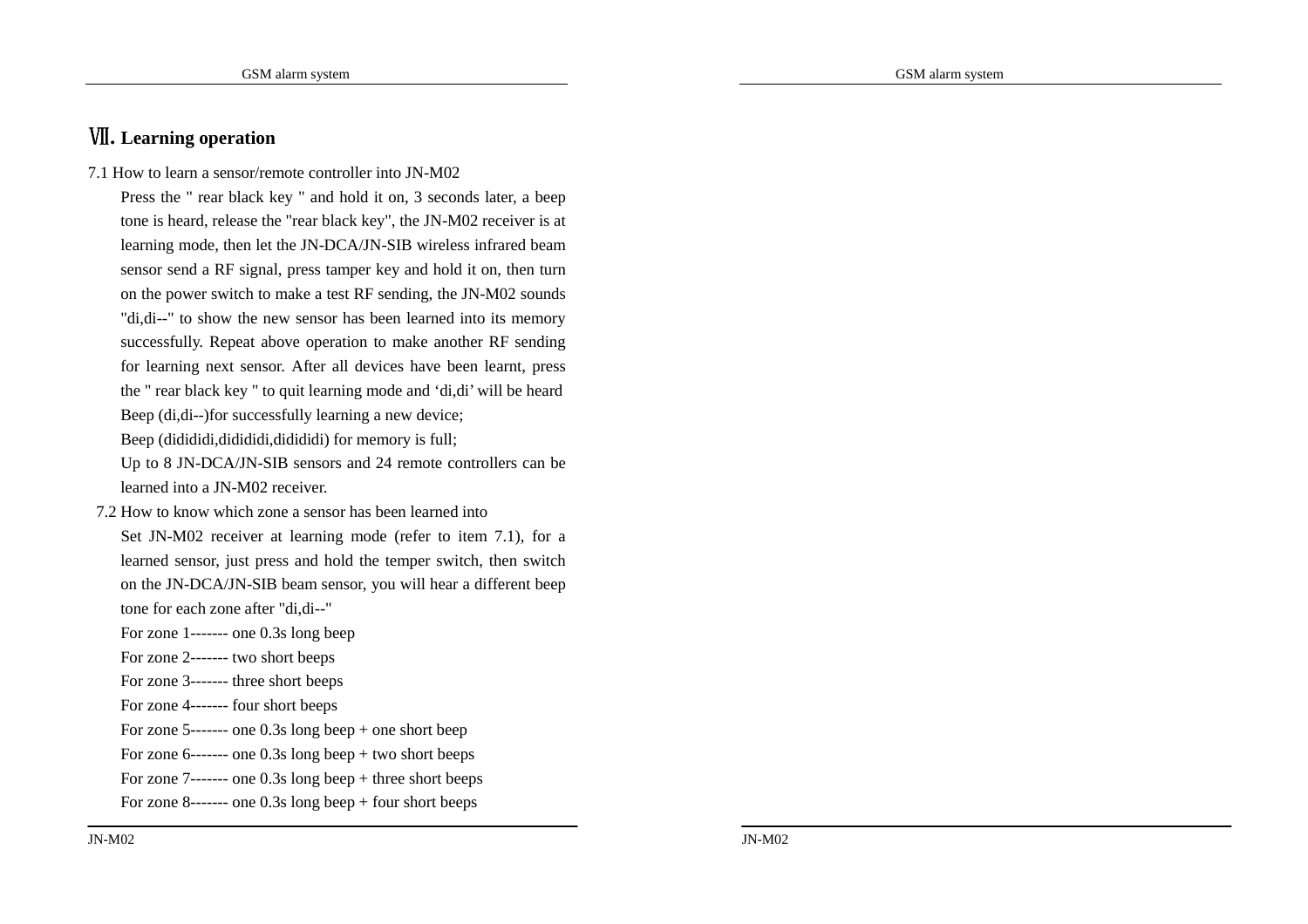## **Contents**

#### I**. Instruction**

#### Ⅱ**. Installation**

2.1 Alarm Host's section figure

2.2 Insert a valid SIM into the alarm host

2.3 Run

#### Ⅲ**. Operation steps**

3.1 Set by keyboard

3.1.1 Password verification

3.1.2 Set/delete three mobile phone numbers for SMS alarm

3.1.3 Set/delete three phone numbers for auto-dialing alarm

3.1.4 Change password of the alarm host

3.1.5 Set new ID of the alarm host

3.1.6 Set type of 8 wireless guarding zone

3.1.7 Set time of the alarm host

3.1.8 Set/cancel the time of arm/disarm/partial arm

 3.1.9 Prohibit/allow sending SMS while arm/disarm the system by controller or keyboard

3.1.10 Alarm

3.1.11 Exit setting status

#### Ⅳ**. SMS control command**

4.1 Set three mobile phone numbers for SMS alarm

4.2 Set three phone numbers for auto-dialing alarm

4.3 Delete alarm phone numbers

4.4 Change password of the alarm host

4.5 Arm/disarm

4.6 Change guard zone's name

#### **5.4 Alarm and Handle**

When an alarm occurs, the siren will alarm for 90 seconds to inform the neighbors. At the same time, the system will automatically send SMS to report the guarding zones and dial the preset phone numbers. When any phone is answered, you can monitor the alarm site. If the phone line is busy or can't put through, the system will auto-dial the next phone number circularly till one of them is answered. If nobody answers the phone, the system will stop dialing after auto-dialing circularly for three times.

#### Ⅵ. **Operation Cautions**

- **1. Make sure the equipments have no water.**
- **2. Install the system in a hidden place.**
- **3. Turn off the power supply before insert/take out the SIMcard.**
- **4. Connect the power supply firmly and provide good heat dissipation.**
- **5. Don't install the system close to the objects which generate strong interference, such as TV set and computer.**
- **6. Check all the detectors periodically.**
- **7. Inspect the GSM alarm system periodically**
- **8. This product is designed for the indoor use rather than outdoor use.**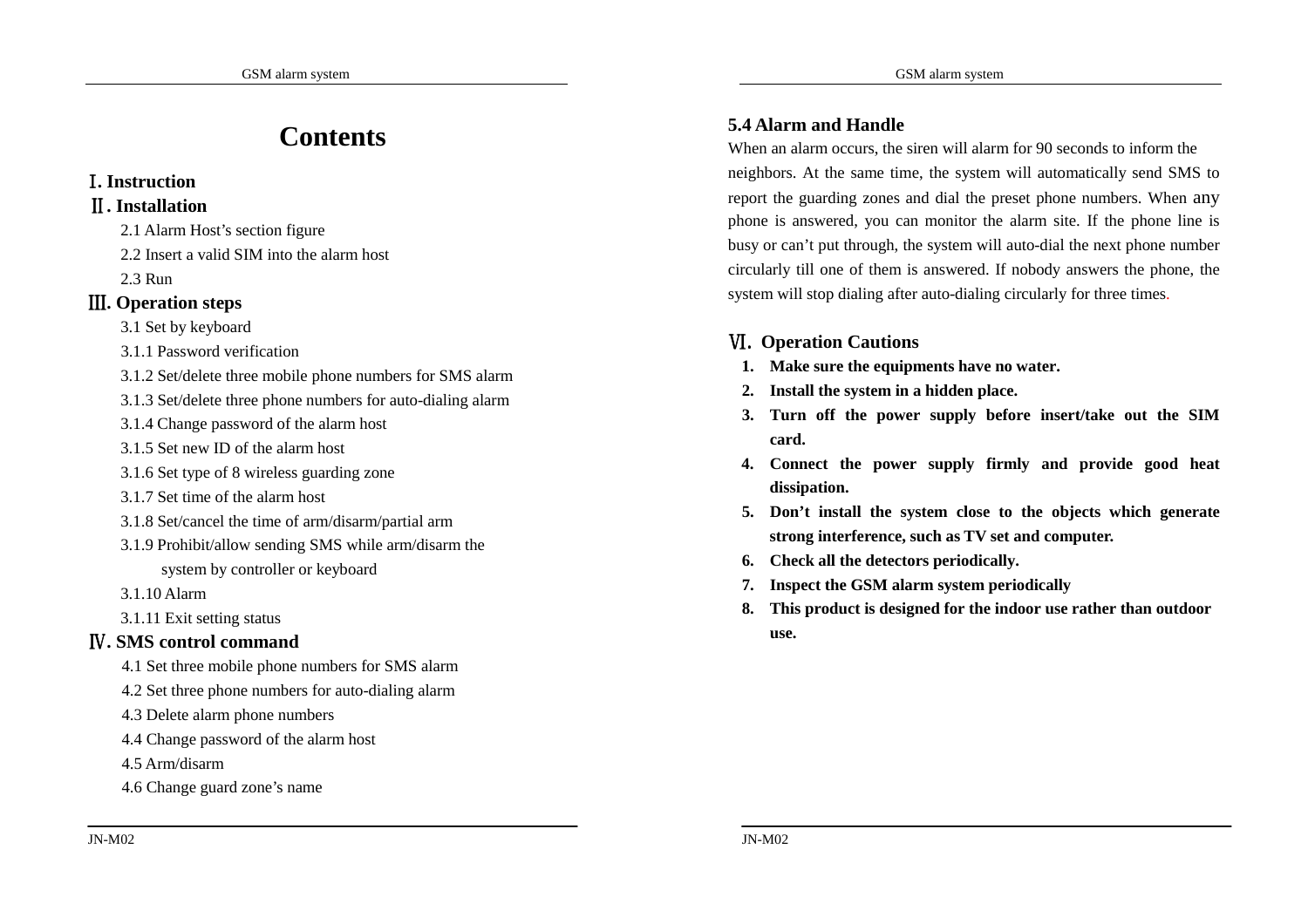**a**) Arm: Press " $\blacksquare$ " on remote controller, the host will make "di" sound, the LCD display is on, " $\blacksquare$ " is twinkling. 30 seconds later, the host enters into arm mode and the " $\blacksquare$ " is on. If you want to arm the system quickly, please press "  $\phi$  " when " $\Box$ " is twinkling.

**b**) Partial arm: press "●", the host will make "di" sound, the LCD display is on. "●" is twinkling. 30 seconds later, the host enters into partial arm mode and " $\bullet$ " is on. Press the "<sup> $\phi$ </sup>", the host will enter into partial arm mode immediately.

**c**) Disarm: Press " $\blacksquare$ " to close the system, the host enters into disarm status after the host makes "di, di" sound and the " $\blacksquare$ " is on.

#### **5.2 Emergency alarm**

When an emergency alarm occurs, press " $\mathbf{\omega}$ " and the host will enter into emergency alarm status immediately and the siren will alarm for 90 seconds to inform the neighbors. At the same time, it will automatically dial the preset alarm phone numbers cycled for three times and send SMS of "Emergency alarm"

#### **5.3 External power failure alarm**

When the system checks out that there is something wrong with the external power or the external power is off for more than 2 seconds, it will enter into alarm status immediately. At the same time, the system will automatically dial the preset phone numbers cycled for three times and send the SMS of "Emergency alarm", refer to item 4.8 to send a inquiry to the host control panel, "External power failed" will be received. When the power supply is on, the system will stop alarming immediately and send the SMS of "External power is OK".

4.7 Inquire host's arm/disarm status

- 4.8 Inquire host's external power status
- Ⅴ**. Usage** 
	- 5.1 Arm/partial arm/disarm by remote controller
	- 5.2 Emergency alarm
	- 5.3 External power failure alarm
	- 5.4 Alarm and handle
- Ⅵ**. Operation Cautions**

#### Ⅶ**. Learning operation**

7.1 How to learn a sensor/remote controller into JN-M02

7.2 How to know which zone a sensor has been learnt into

7.3 How to delete all the devices that have been learnt

#### **Appendix: Operation guideline**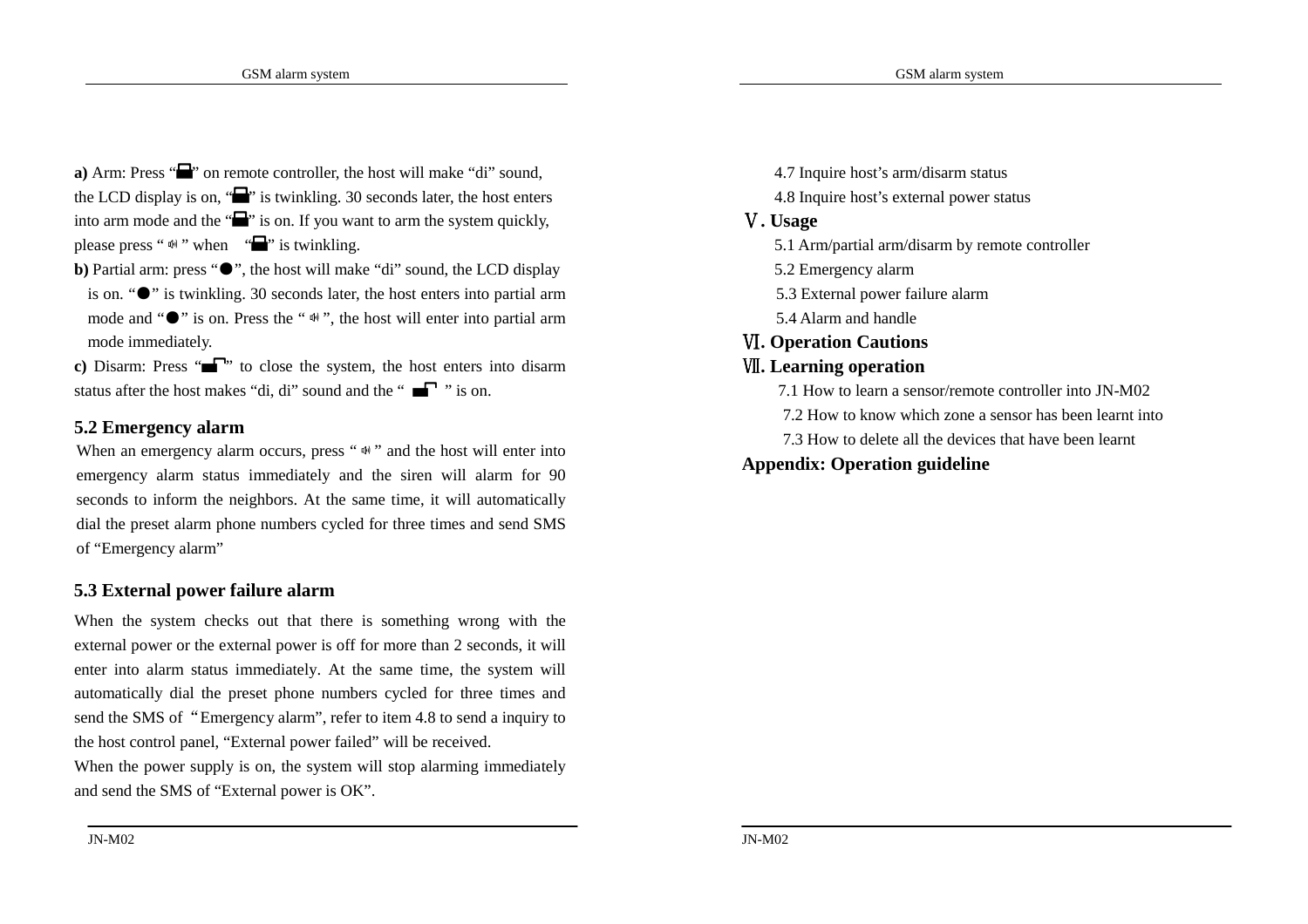## **1. Instruction**

The alarm system adopts SMS data transmission and voice platform of GSM network to send control command and receive alarm remotely. The system can be set delayed-arm. When a signal is detected by detectors, the detectors will send alarm signal to host immediately, then the host sends alarm SMS to its preset mobile phone numbers, and meanwhile dials its preset telephone/mobile phone numbers automatically and drive wiretap. In addition, the color LCD can show the time, date and the status of arm, disarm, GSM signal, power, alarm etc. With the LCD, it is very easy for you to operate.

Following are the specific functions,

- 1. With French Wavecome double frequency GSM module.
- 2. With color LCD show screen and keyboard on the host.
- 3. 10 wireless guarding zones (1 wireless SOS zone, 1 fire alarm zone, and other 8 wireless guarding zones can be defined by user ) and 1 external power failure alarm zone.
- 4. Send SMS to 3 preset mobile phone numbers automatically while alarming.
- 5. Call 3 preset phone numbers automatically and monitor at site while alarming.
- 6. Set the time of arm/partial arm/disarm.
- 7. Arm/disarm by the keyboard on the host, remote controller or SMS.
- 8. Program the alarm host by keyboard or SMS.

**4.5 Arm/disarm**

SMS for remote arm: 4 numbers for password +A1

SMS for remote disarm: 4 numbers for password +A2

**Example:** The host's password is 1234. If you want to set the host in arm mode.

Send SMS: 1234A1

#### **4.6 Change zone's name**

Input SMS: 4 numbers for password +  $DM + zone's code (2 numbers) +$ changed name Reply SMS: Changed zone's name

**Example:** The password is 1234. If you want to change zone 06's name to be "PIR *alarm for bedroom".* Send SMS: 1234DM06 PIR alarm for bedroom

**Note:** Changed name should be less than 24 characters.

Zone's code: 01 to 08, each code with two numbers.

#### **4.7 Inquire host's arm/disarm status**

Input SMS: 4 numbers for password  $+ W1$ Reply SMS: The host's arm/disarm status

**4.8 Inquire host's external power status** Input SMS: 4 numbers for password  $+ W2$ Reply SMS: The host's external power status

Ⅴ**. Usage** 

#### **5.1 Arm/partial arm/disarm by remote controller**

JN-M02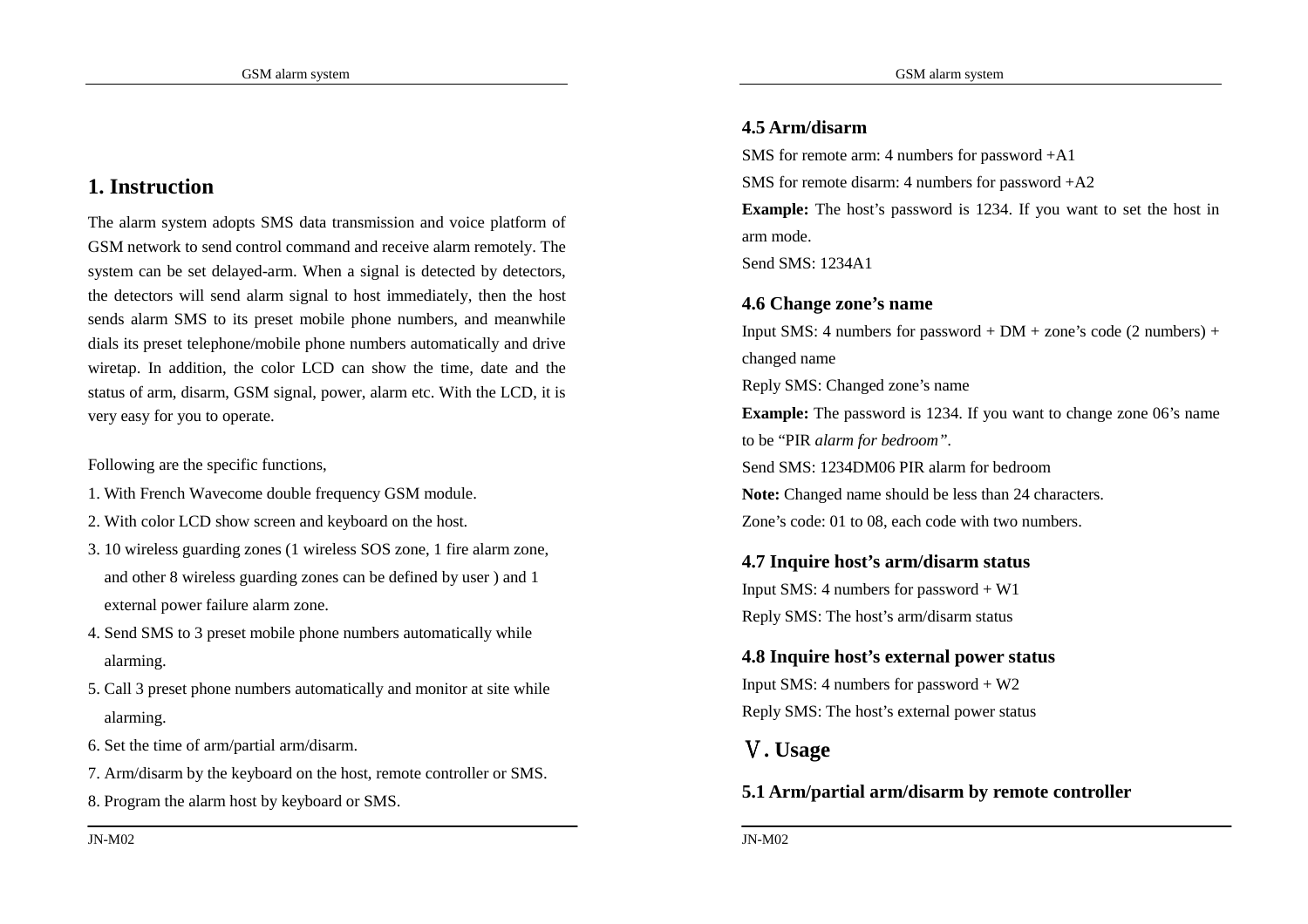**Example**: Set 1388888888 as the first mobile phone number for SMS alarm. The host's password is 1234.

Send SMS: 1234DD113888888888

**Note:** The serial number shows alarm sequence (must be 1,2, 3).

#### **4.2 Set three phone numbers for auto-dialing alarm**

Input SMS: 4 numbers for password +  $DD$  + serial number + phone number.

**Example**: Set 010888888888 as the first phone number for auto-dialing alarm. The host's password is 1234.

Send SMS: 1234DD401088888888

**Note:** The serial number shows alarm sequence (must be 4, 5, 6).

#### **4.3 Delete alarm phone numbers**

Input SMS: 4 numbers for password +DD + serial number. Example: The host's password is 1234. If you want to delete the first alarm phone number,

Send SMS: 1234DD1

**Note:** The serial number shows alarm sequence (must be 1, 2, 3, 4, 5, 6).

#### **4.4 Change password of alarm host**

Input SMS: 4 numbers for password + DD +7 + 4 new numbers for password

**Example**: The initial password is 1234, if you want to set 5678 as the new password,

Send SMS: 1234DD75678.

- 9. Modify the name of 8 wireless guarding zones and inquire the status of alarm host by SMS demand.
- 10. Define the 8 wireless guarding zones as arm/partial arm by keyboard on the alarm host.
- 11. With standby rechargeable battery
- 12. The alarm host automatically stores system status, while its power is off.
- 13. Connect with the alarm center through GSM network.

#### **Specification**

#### **a)** GSM

GSM frequency: 900/1800MHz or 850/1900MHz (optional)Consumption: 1W (while sending message)

- **b**) Working frequency of detectors 315M & 433M (optional)
- **c)** External power failure alarmStart-time: less than 2s
- **d)** Alarm response time

Less than 8s (GSM in normality)

- **e)** The volume of siren
	- 110db
- **f)** Power

Power requirements: AC 110-220V 50Hz or 60Hz Working power consumption: less than 3W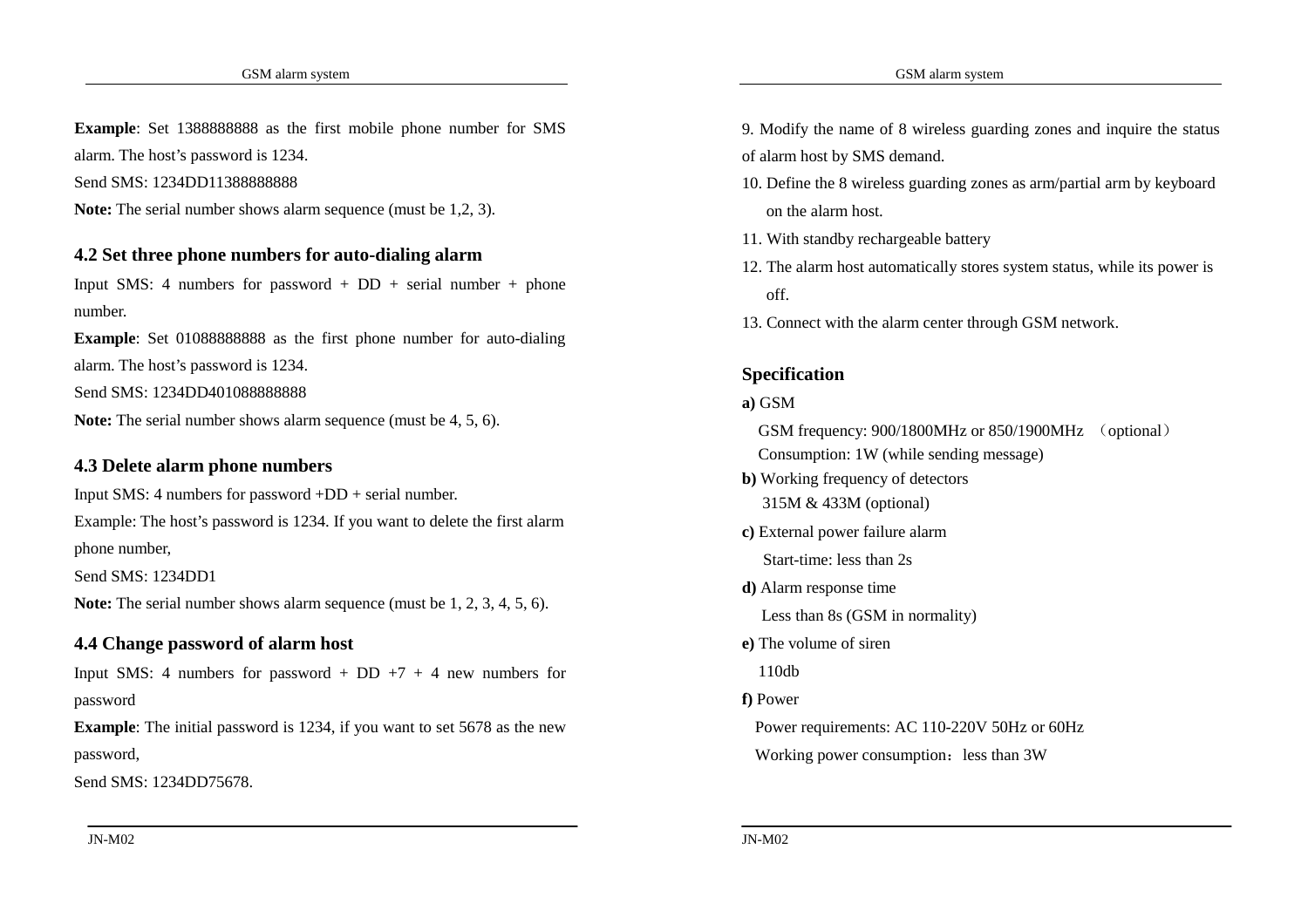Standby battery: DC 8.4V

Standby battery working hours: more than 15 Hours

**g)** Working conditions

Operating temperature:  $-20^{\circ}\text{C} \sim 60^{\circ}\text{C}$ 

Humidity: 20% to 95%

**h)** Weight of alarm host

Net weight: 0.5Kg

Gross weight: 0.75Kg

**i)** Dimension of alarm host

Dimension: 160mm (Long)×113mm(Wide)×38mm(High)

## Ⅱ**. Installation**

## **2.1 Alarm Host's section figure**



**c)** Timing disarm

In disarming status, press *SET*, when "SET,  $\bigoplus$ " appears on the LCD display, then input:  $* +$  time (hour/minute) + OK.

**Example:** Set 16:35 as the disarm time, input  $* + 1635 + OK$ , then you will hear "di, di" sound for conformation.

To cancel it, press  $* + 9999 + OK$  in disarm mode.

## **3.1.9 Prohibit/allow sending SMS when arm/disarm the system by controller or keyboard**

After passing the verification of password, press *SET*, when "SET" appears on LCD display, input  $9 + OK$ , then you will hear "di, di" sound for confirmation.

## **3.1.10 Alarm**

When the host alarms, " $\mathbb{W}$ ", "SMS", "TEL" and guarding zones will appear on the LCD display and it will drive siren to sound for 90 seconds. (P: external power failure, E: SOS alarm, F: fire alarm, 1-8 wireless guarding zone).

## **3.1.11 Exit setting status**

 In the setting status, the host will exit automatically if there is no response within 15 seconds.

After setting successfully, press *"ESC"* to exit.

## Ⅳ**. SMS control command**

## **4.1 Set three mobile phone numbers for SMS alarm.**

Input SMS: 4 numbers for password  $+$  DD  $+$  serial number  $+$  mobile phone number.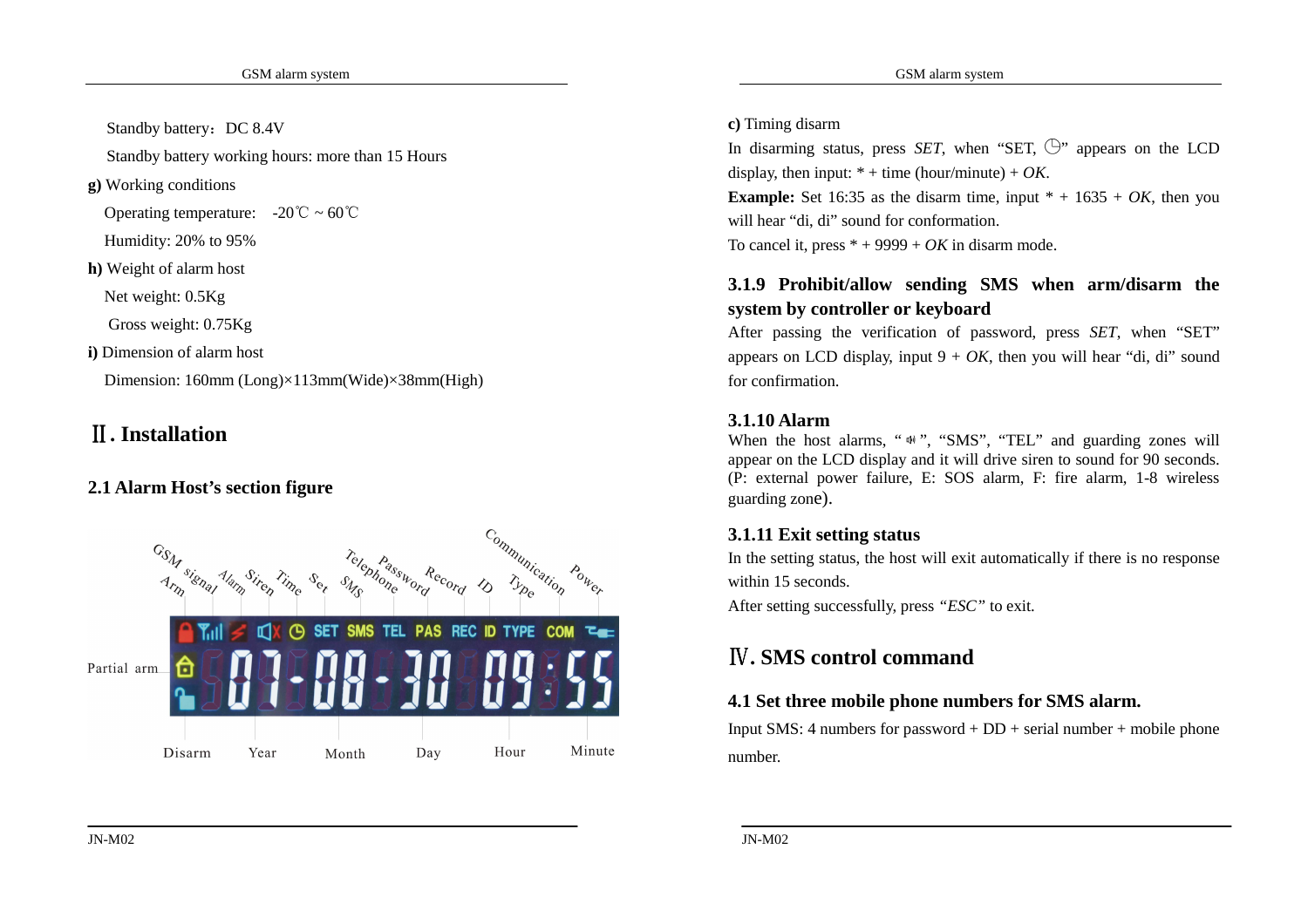appears on the LCD display,

Input:  $#$  + zone numbers (When there is illegal intrusion, the zones that can alarm in partial arm mode) + "*OK"*

Example: Set zone 4, 6, 8 as alarm zones in partial arm mode, input  $#$  +  $4 \ 6 \ 8 + OK$ , then you will hear "di, di" sound for confirmation. When alarming, zone 4, 6, 8 will alarm but other five zones will not alarm in partial arm mode.

## **3.1.7 Set time of the alarm host**

After passing the verification of password, press *SET*, when "SET,  $\bigoplus$ " appears on the LCD display,

Input:  $8 + \text{year/month/day/hour/minute/second (each with two numbers) +$ *OK*, then you will hear "di, di" sound for confirmation.

**Example:** Suppose the present time is 12:13.05 and the date is 08-01-2007, input 8 + 070108121305+*OK*.

#### **3.1.8 Set/cancel the time of arm/disarm/partial arm**

a) Timing arm

In arming status, press *SET*, when "SET,  $\mathbb{O}$ " appears on the LCD display, then Input:  $* +$  time (hour/ minute) + OK. **Example**: Set 16:08 as the arm time, input  $* + 1608 + OK$ , then you will hear "di, di" sound for confirmation. To cancel it, press  $* + 9999 + OK$  in arm mode. **b)** Timing partial arm In partial arm status, press SET, when "SET, $\cup$ " appears on the LCD display, then input:  $* +$  time (hour/minute) + OK. **Example**: Set 16:25 as the partial arm time, input  $* + 1625 + OK$ , then you will hear "di, di" sound for confirmation.

To cancel it, press  $* + 9999 + OK$  in partial arm mode.



#### **2.2 Insert a valid SIM into the alarm host**

Before installing the host, please insert SIM card through the real slot..

#### **2.3 Run**

Make sure that the power supply is connected correctly, and turn on the host power switch. The alarm host will search the GSM network automatically within 25 seconds after it is started. Then the LCD display turns on and shows the time and the status of arm, disarm, GSM signal etc. The COM is twinkling. When the external power is normal, the LCD display keeps on. If there is no external power, it is off automatically after operation.

## Ⅲ**. Operation steps**

**When setting by the keyboard, every time you press the button you will hear "di" sound for confirmation. If there's no voice, if no "di" is heart when a button is pressed, hold it until "di" appears. To cancel the input numbers, please press "CLS"**